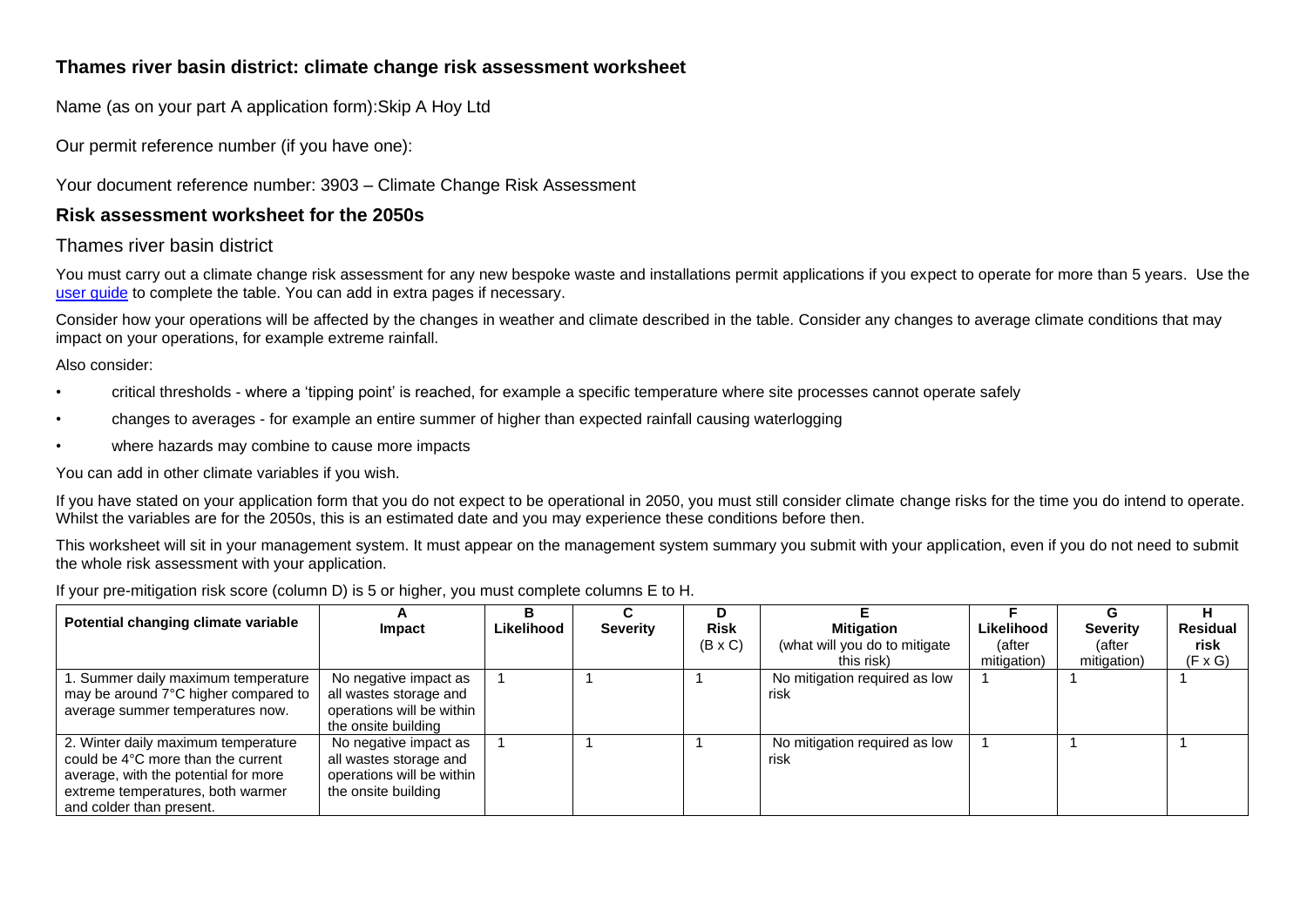|                                                                           | A                                                  | B          |                            |                 | C                                            |          | D              | F.                                                              | F                  | G               | н                             |
|---------------------------------------------------------------------------|----------------------------------------------------|------------|----------------------------|-----------------|----------------------------------------------|----------|----------------|-----------------------------------------------------------------|--------------------|-----------------|-------------------------------|
| Potential changing climate variable                                       | Impact                                             | Likelihood |                            | <b>Severity</b> |                                              |          | <b>Risk</b>    | <b>Mitigation</b>                                               | Likelihood         | <b>Severity</b> | <b>Residual</b>               |
|                                                                           |                                                    |            |                            |                 |                                              |          | $(B \times C)$ | (what will you do to mitigate                                   | (after             | (after          | risk                          |
|                                                                           |                                                    |            |                            |                 |                                              |          |                | this risk)                                                      | mitigation)        | mitigation)     | $(F \times G)$                |
| 3. The biggest rainfall events are up to<br>20% more intense than current | a)Surface water gulley<br>in yard area maybe       | a)<br>b)   | $\mathbf{3}$<br>$\sqrt{3}$ | a)<br>b)        | $\overline{\phantom{0}}$ 2<br>$\overline{1}$ | a)<br>b) | 6<br>3         | No waste will be stored or<br>sorted within the yard area       | 3<br>a)<br>b)<br>3 | a)<br>b)<br>- 1 | $\mathbf{3}$<br>a)<br>3<br>b) |
| extremes (peak rainfall intensity)*.                                      | overloaded.                                        |            |                            |                 |                                              |          |                | when the site is operational,                                   |                    |                 |                               |
|                                                                           | b)Flooding of yard area<br>during periods of heavy |            |                            |                 |                                              |          |                | therefore localised surface<br>water flooding will not impact   |                    |                 |                               |
|                                                                           | rainfall.                                          |            |                            |                 |                                              |          |                | waste storage.                                                  |                    |                 |                               |
|                                                                           |                                                    |            |                            |                 |                                              |          |                | Site may have to close for                                      |                    |                 |                               |
|                                                                           |                                                    |            |                            |                 |                                              |          |                | waste acceptance if significant<br>flooding occurs, but this is |                    |                 |                               |
|                                                                           |                                                    |            |                            |                 |                                              |          |                | considered to be of low                                         |                    |                 |                               |
|                                                                           |                                                    |            |                            |                 |                                              |          |                | likelihood and will cause<br>minimal disruption.                |                    |                 |                               |
|                                                                           |                                                    |            |                            |                 |                                              |          |                | As waste is stored internally                                   |                    |                 |                               |
|                                                                           |                                                    |            |                            |                 |                                              |          |                | there is no risk of localised                                   |                    |                 |                               |
|                                                                           |                                                    |            |                            |                 |                                              |          |                | surface flooding causing<br>leaching of wastes into             |                    |                 |                               |
|                                                                           |                                                    |            |                            |                 |                                              |          |                | underlying shallow soils or                                     |                    |                 |                               |
|                                                                           |                                                    |            |                            |                 |                                              |          |                | identified controlled water                                     |                    |                 |                               |
|                                                                           |                                                    |            |                            |                 |                                              |          |                | receptors.<br>Daily inspections of the                          |                    |                 |                               |
|                                                                           |                                                    |            |                            |                 |                                              |          |                | surface water gulley will                                       |                    |                 |                               |
|                                                                           |                                                    |            |                            |                 |                                              |          |                | ensure peak capacity is<br>maintained at all times.             |                    |                 |                               |
|                                                                           |                                                    |            |                            |                 |                                              |          |                | Dedicated water storage tank                                    |                    |                 |                               |
|                                                                           |                                                    |            |                            |                 |                                              |          |                | onsite will be designed to allow                                |                    |                 |                               |
|                                                                           |                                                    |            |                            |                 |                                              |          |                | for an increased surface water                                  |                    |                 |                               |
|                                                                           |                                                    |            |                            |                 |                                              |          |                | storage capacity.                                               |                    |                 |                               |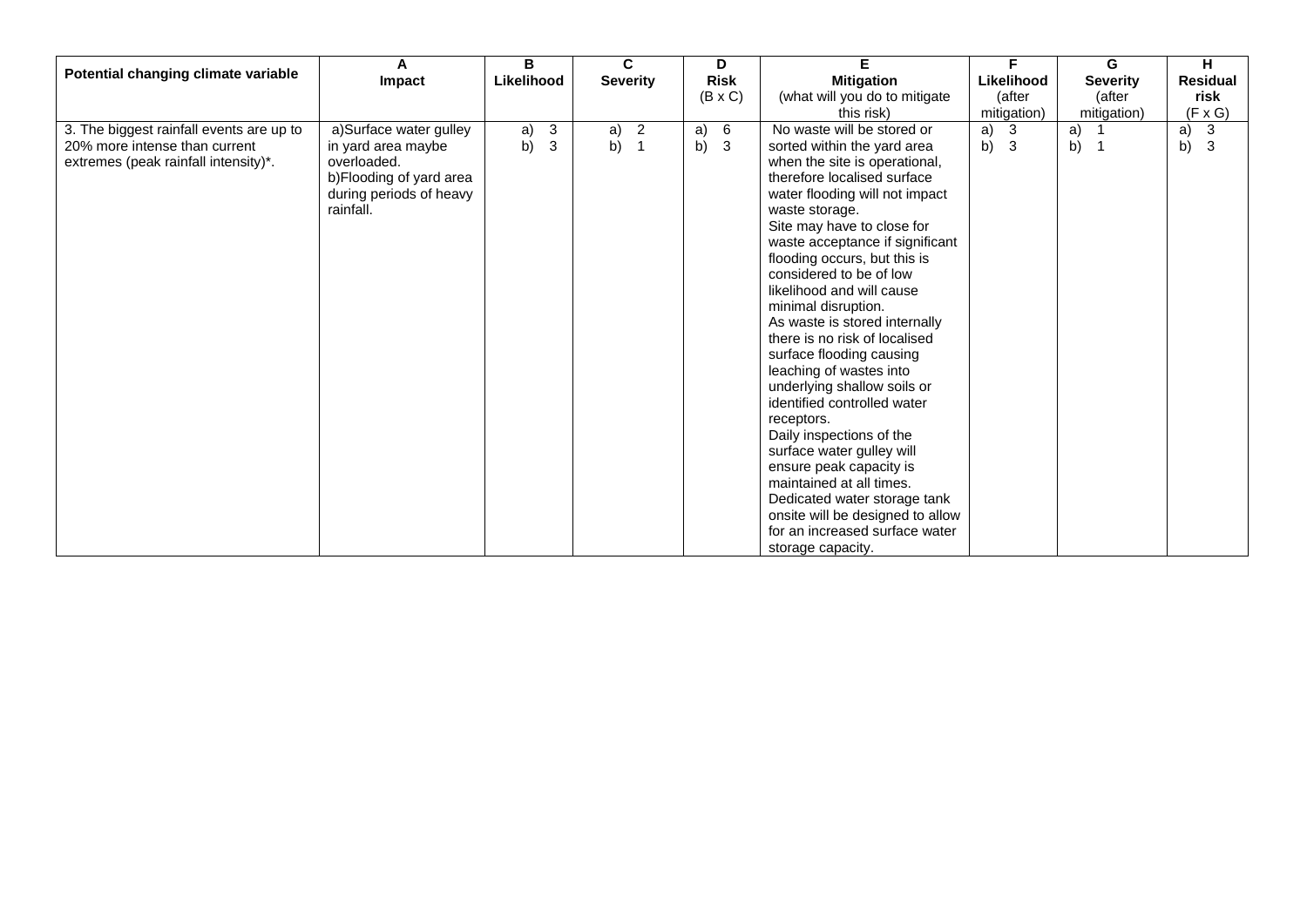|                                         | A                       | B          |              |                 | C.             | D              |   | Е                                | F           | G               | н                  |
|-----------------------------------------|-------------------------|------------|--------------|-----------------|----------------|----------------|---|----------------------------------|-------------|-----------------|--------------------|
| Potential changing climate variable     | Impact                  | Likelihood |              | <b>Severity</b> |                | <b>Risk</b>    |   | <b>Mitigation</b>                | Likelihood  | <b>Severity</b> | <b>Residual</b>    |
|                                         |                         |            |              |                 |                | $(B \times C)$ |   | (what will you do to mitigate    | (after      | (after          | risk               |
|                                         |                         |            |              |                 |                |                |   | this risk)                       | mitigation) | mitigation)     | $(F \times G)$     |
| 4. Average winter rainfall may increase | a)Surface water gulley  | a)         | $\mathbf{3}$ | a)              | $\overline{2}$ | a)             | 6 | No waste will be stored or       | 3<br>a)     | a)              | a)<br>3            |
| by 36% on today's averages.             | in yard area maybe      | b)         | $\mathsf 3$  | b)              | $\overline{1}$ | b)             | 3 | sorted within the yard area      | b)<br>3     | b)              | b)<br>$\mathbf{3}$ |
|                                         | overloaded.             |            |              |                 |                |                |   | when the site is operational,    |             |                 |                    |
|                                         | b)Flooding of yard area |            |              |                 |                |                |   | therefore localised surface      |             |                 |                    |
|                                         | during periods of heavy |            |              |                 |                |                |   | water flooding will not impact   |             |                 |                    |
|                                         | rainfall.               |            |              |                 |                |                |   | waste storage.                   |             |                 |                    |
|                                         |                         |            |              |                 |                |                |   | Site may have to close for       |             |                 |                    |
|                                         |                         |            |              |                 |                |                |   | waste acceptance if significant  |             |                 |                    |
|                                         |                         |            |              |                 |                |                |   | flooding occurs, but this is     |             |                 |                    |
|                                         |                         |            |              |                 |                |                |   | considered to be of low          |             |                 |                    |
|                                         |                         |            |              |                 |                |                |   | likelihood and will cause        |             |                 |                    |
|                                         |                         |            |              |                 |                |                |   | minimal disruption.              |             |                 |                    |
|                                         |                         |            |              |                 |                |                |   | As waste is stored internally    |             |                 |                    |
|                                         |                         |            |              |                 |                |                |   | there is no risk of localised    |             |                 |                    |
|                                         |                         |            |              |                 |                |                |   | surface flooding causing         |             |                 |                    |
|                                         |                         |            |              |                 |                |                |   | leaching of wastes into          |             |                 |                    |
|                                         |                         |            |              |                 |                |                |   | underlying shallow soils or      |             |                 |                    |
|                                         |                         |            |              |                 |                |                |   | identified controlled water      |             |                 |                    |
|                                         |                         |            |              |                 |                |                |   | receptors.                       |             |                 |                    |
|                                         |                         |            |              |                 |                |                |   | Daily inspections of the         |             |                 |                    |
|                                         |                         |            |              |                 |                |                |   | surface water gulley will        |             |                 |                    |
|                                         |                         |            |              |                 |                |                |   | ensure peak capacity is          |             |                 |                    |
|                                         |                         |            |              |                 |                |                |   | maintained at all times.         |             |                 |                    |
|                                         |                         |            |              |                 |                |                |   | Dedicated water storage tank     |             |                 |                    |
|                                         |                         |            |              |                 |                |                |   | onsite will be designed to allow |             |                 |                    |
|                                         |                         |            |              |                 |                |                |   | for an increased surface water   |             |                 |                    |
|                                         |                         |            |              |                 |                |                |   | storage capacity.                |             |                 |                    |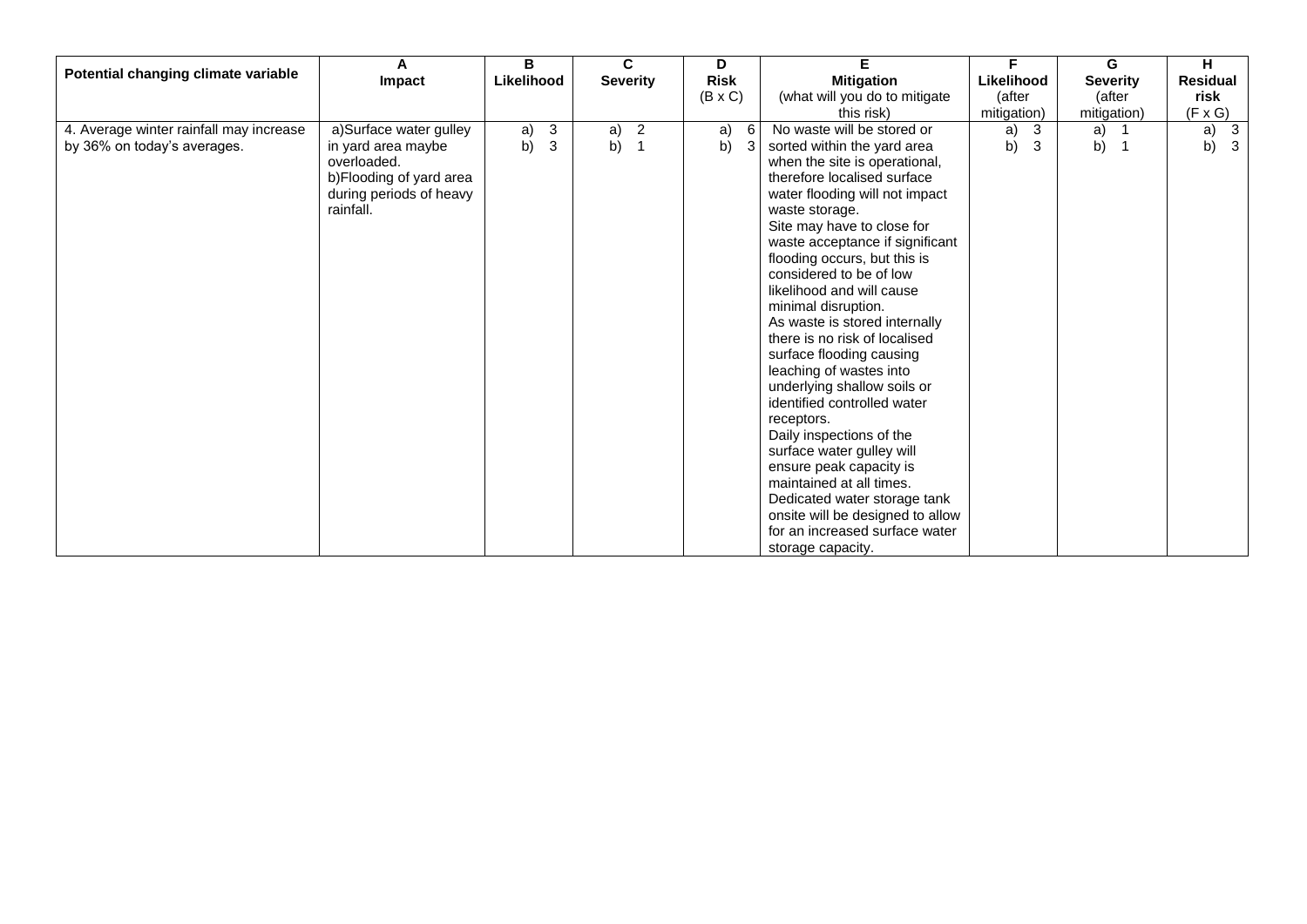| Potential changing climate variable     | A                         | $\overline{B}$ | $\overline{\mathbf{c}}$ | D              | E                             | F.             | $\overline{\mathbf{G}}$ | $\overline{H}$  |
|-----------------------------------------|---------------------------|----------------|-------------------------|----------------|-------------------------------|----------------|-------------------------|-----------------|
|                                         | Impact                    | Likelihood     | <b>Severity</b>         | <b>Risk</b>    | <b>Mitigation</b>             | Likelihood     | <b>Severity</b>         | <b>Residual</b> |
|                                         |                           |                |                         | $(B \times C)$ | (what will you do to mitigate | (after         | (after                  | risk            |
|                                         |                           |                |                         |                | this risk)                    | mitigation)    | mitigation)             | $(F \times G)$  |
| 5. Sea level could be as much as 0.6m   |                           |                |                         | $\overline{9}$ |                               |                | $\overline{1}$          | 3               |
|                                         | Environment Agency        | 3              | 3                       |                | Monitor permanent change to   | 3              |                         |                 |
| higher compared to today's level *.     | mapping indicates that    |                |                         |                | River Levels in Rainham       |                |                         |                 |
|                                         | the site is in an area of |                |                         |                | Creek and the River Thames    |                |                         |                 |
|                                         | low flood risk.           |                |                         |                | and plan flood defences as    |                |                         |                 |
|                                         | Development is also       |                |                         |                | appropriate                   |                |                         |                 |
|                                         | shown to be in an area    |                |                         |                |                               |                |                         |                 |
|                                         | benefitting from flood    |                |                         |                |                               |                |                         |                 |
|                                         | defences, namely the      |                |                         |                |                               |                |                         |                 |
|                                         |                           |                |                         |                |                               |                |                         |                 |
|                                         | <b>Thames Tidal</b>       |                |                         |                |                               |                |                         |                 |
|                                         | Defences, and is          |                |                         |                |                               |                |                         |                 |
|                                         | therefore considered to   |                |                         |                |                               |                |                         |                 |
|                                         | be at low risk tidal      |                |                         |                |                               |                |                         |                 |
|                                         | flooding.                 |                |                         |                |                               |                |                         |                 |
|                                         | The Environment           |                |                         |                |                               |                |                         |                 |
|                                         | Agency's fluvial          |                |                         |                |                               |                |                         |                 |
|                                         | modelled flood levels     |                |                         |                |                               |                |                         |                 |
|                                         | for the Development       |                |                         |                |                               |                |                         |                 |
|                                         | from the Beam,            |                |                         |                |                               |                |                         |                 |
|                                         |                           |                |                         |                |                               |                |                         |                 |
|                                         | Ingrebourne and Mayes     |                |                         |                |                               |                |                         |                 |
|                                         | <b>Brook Flood Risk</b>   |                |                         |                |                               |                |                         |                 |
|                                         | Mapping Study,            |                |                         |                |                               |                |                         |                 |
|                                         | indicate that the         |                |                         |                |                               |                |                         |                 |
|                                         | Development would         |                |                         |                |                               |                |                         |                 |
|                                         | remain free of flooding   |                |                         |                |                               |                |                         |                 |
|                                         | up to the present day 1   |                |                         |                |                               |                |                         |                 |
|                                         | in 100 year event.        |                |                         |                |                               |                |                         |                 |
|                                         | When accounting for       |                |                         |                |                               |                |                         |                 |
|                                         | the impacts of climate    |                |                         |                |                               |                |                         |                 |
|                                         |                           |                |                         |                |                               |                |                         |                 |
|                                         | change, the majority of   |                |                         |                |                               |                |                         |                 |
|                                         | the Development would     |                |                         |                |                               |                |                         |                 |
|                                         | remain free of flooding   |                |                         |                |                               |                |                         |                 |
|                                         | over the lifetime of the  |                |                         |                |                               |                |                         |                 |
|                                         | Development.              |                |                         |                |                               |                |                         |                 |
| 6. Drier summers, potentially up to 42% | Potentially less water to | $\overline{2}$ | $\overline{2}$          | $\overline{4}$ | No mitigation required as     | $\overline{2}$ | $\overline{2}$          | $\overline{4}$  |
| less rain than now.                     | suppress dust.            |                |                         |                | score under 5.                |                |                         |                 |
|                                         | However, all wastes       |                |                         |                |                               |                |                         |                 |
|                                         | storage and operations    |                |                         |                |                               |                |                         |                 |
|                                         |                           |                |                         |                |                               |                |                         |                 |
|                                         | will be within the onsite |                |                         |                |                               |                |                         |                 |
|                                         | building, limiting the    |                |                         |                |                               |                |                         |                 |
|                                         | negative impacts of       |                |                         |                |                               |                |                         |                 |
|                                         | dust beyond the site      |                |                         |                |                               |                |                         |                 |
|                                         | boundary.                 |                |                         |                |                               |                |                         |                 |